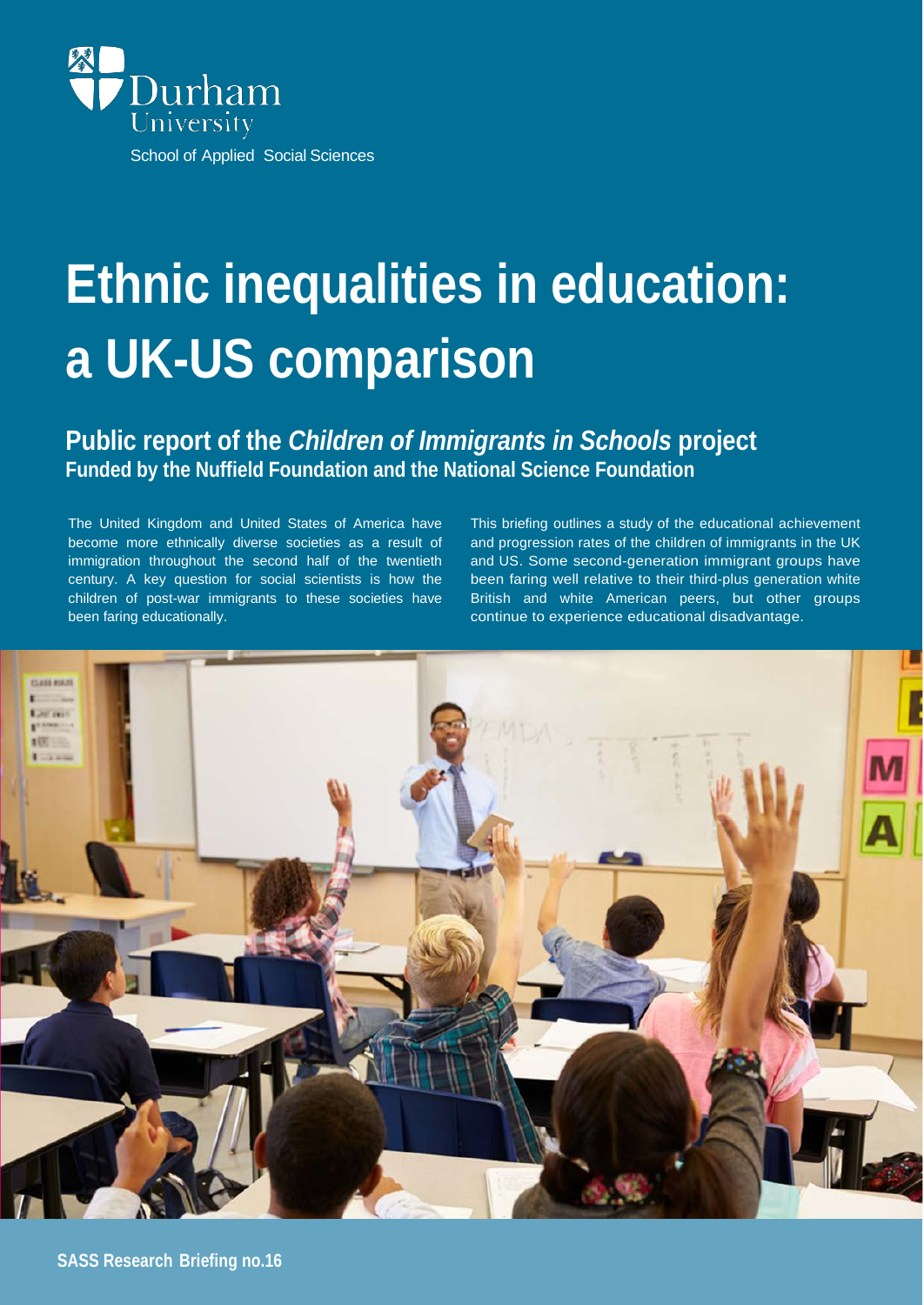# **Executive summary**

This large-scale quantitative study explored the comparative educational performance and progression of the children of immigrants in the UK and US. The study found that the children of immigrants from black Caribbean, black African, Pakistani and Bangladeshi backgrounds in the UK, and from black Caribbean, Mexican, and Puerto Rican backgrounds in the US, performed less well than their third-plus generation white peers at age 16, but were more likely to complete upper secondary education after taking into account differences in performance at age 16.

In the UK but not also the US, the children of immigrants were also more likely to complete university. However, in both countries, immigrant-origin young people were less likely to access elite universities.

The project findings were reported in a book published in 2013 entitled *The Children of Immigrants at School*, which has been described as providing "American scholars a variety of European mirrors to further their understanding of the American experience with immigration" (Fibbi, 2016).

# **Ethnic inequalities in education in the UK & US**

## Research objectives

The *Children of Immigrants in Schools*  project set out to improve our understanding of the role of educational institutions and policies in the integration of the children of immigrants in the US and Europe. The wider project involved internationally comparative research focusing on the UK, France, the Netherlands and Spain in comparison with the US. The UK-US comparison examined four crucial points in the educational career: performance scores at age 16, completion of secondary education, completion of tertiary education, and type of university attended among those who progressed to university.

A major objective of the wider project was to consider what countries could learn from each other about the factors that promote or inhibit the successful educational inclusion of young people from immigrant families.

In this regard the wider project set out to advance our understanding of the prospects of immigrant-origin young people in different educational contexts.

#### Research questions

The study set out to answer the following research questions:

- 1. How do the children of immigrants fare in terms of academic performance at age 16 relative to their thirdplus generation white peers?
- 2. Are the children of immigrants as likely as third-plus generation white students to complete upper secondary school?
- 3. Are the children of immigrants as likely as third-plus generation white students to complete higher education
- 4. How well-represented are young people from immigrant origin backgrounds in elite universities?
- 5. How do patterns of educational achievement and progression compare in the UK and USA?

## Methodology

The UK-US component of the project drew on a range of large nationally representative datasets.

For the UK we made use of data from the Youth Cohort Study for 2001 to explore patterns of achievement in GCSE examinations at age 16 and rates of completion of upper secondary school; Labour Force Survey data for 1991-2001 to explore rates of degree completion; and Universities and Colleges Admissions Service data for 2001 to examine rates of enrolment in elite Russell Group universities.

For the US we drew on data from the National Longitudinal Study of Adolescent Health for 2001 to examine vocabulary test scores at age 16 and rates of upper secondary school and degree completion; and data from the Immigrant Second Generation in Metropolitan New York study conducted in 1999 to explore enrolment rates in US universities ranked in the top third nationally.

The aim of the data analysis was to distinguish between the influence of school attainment and continuation factors on the educational careers of young people from immigrant families.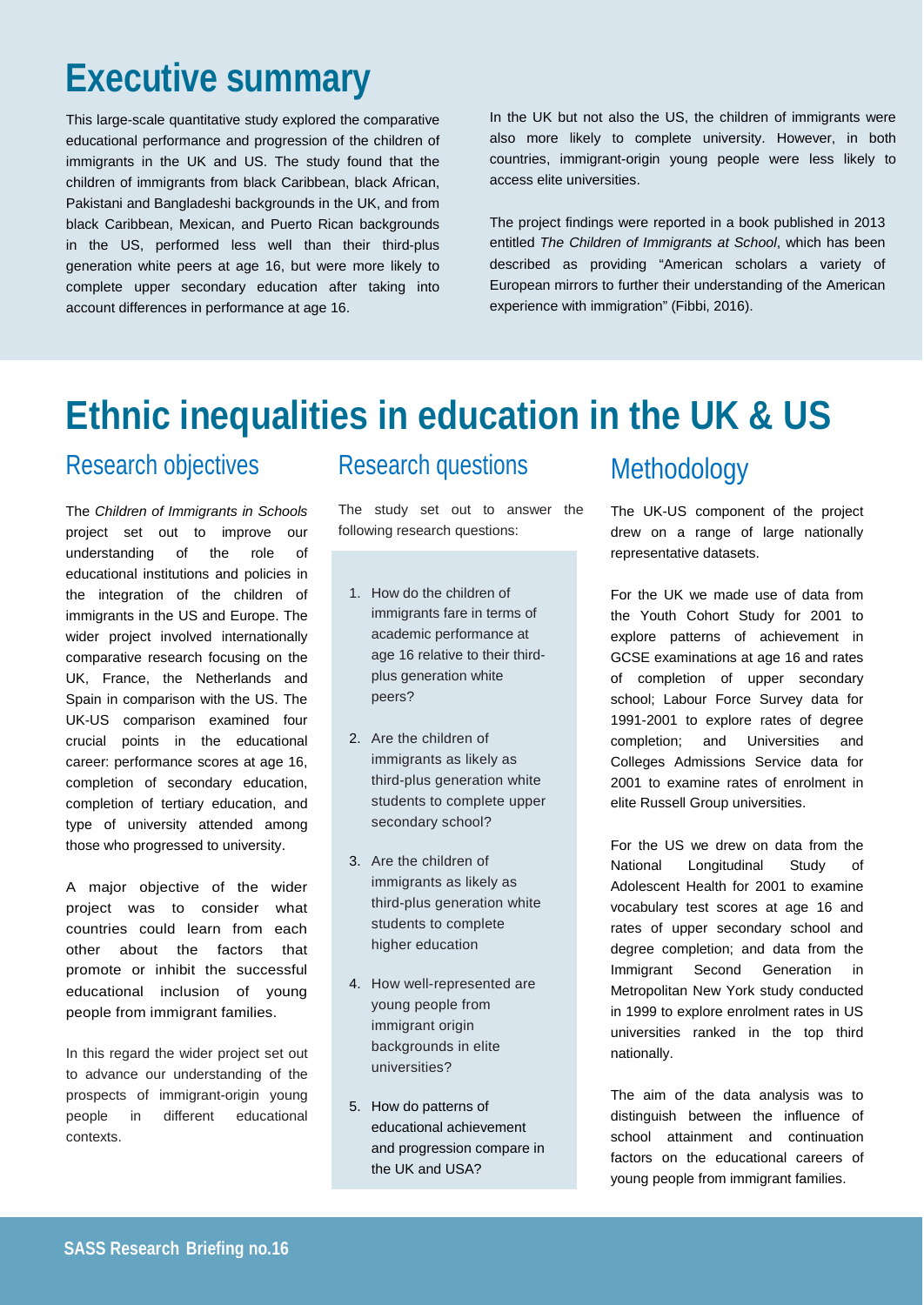# **Ethnic inequalities in education in the UK & US**

### Findings

The study found that the children of immigrants from black Caribbean, black African, Pakistani and Bangladeshi backgrounds in the UK, and the children of black Caribbean, Mexican, and Puerto Rican descent in the US, performed significantly worse in education at age 16 than their third-plus generation white peers. In contrast, second generation Chinese youth performed significantly better than their third-plus generation white peers in both countries.

Raw rates of upper secondary school completion were lower for some secondgeneration immigrant groups than for the third-plus white generation in both countries. However, after taking into account differences in performance at age 16, the children of immigrants in both countries were found to be more likely than their third-plus generation white peers to complete upper secondary education. This indicates that although some immigrant-origin groups may be hampered in their educational careers by lower academic achievement, they are more likely to persist in education.

Only in the UK were the children of immigrants also more likely than their third-plus generation counterparts to complete university. However, in both countries, the third-plus generation white groups were found to be more likely than the children of immigrants to enrol at higher status universities. This finding is consistent with the predictions of the "effectively maintained inequality" hypothesis (Lucas 2001), which posits that more advantaged social groups will tend to dominate higher status forms of education at any given level.

### Policy implications

The project findings indicate that additional measures are needed to support the academic achievement levels of young people from black Caribbean, black African, Pakistani and Bangladeshi backgrounds in the UK, and young people of black Caribbean, Mexican, and Puerto Rican descent in the US. In both the UK and US, policy efforts are also needed to improve access to elite universities

#### Next steps

The project highlighted the need for further research to explore why some immigrant-origin groups tend to be poorly represented in elite universities in both the UK and US, despite a high propensity to continue in higher education in the UK case.

Follow-up research has explored this issue with a focus on ethnic inequalities in access to higher status Russell Group universities in the UK. Analysis of Universities and Colleges Admissions Service data has shown that British applicants to prestigious Russell Group universities (Boliver 2013 and 2016) from black Caribbean, black African, Pakistani and Bangladeshi backgrounds are less likely to be offered places that comparably qualified applicants from the white British group. This work has prompted the UK government to call for universities to look into the possible influence of unconscious bias on undergraduate admissions decisions.



**SASS Research Briefing no.16**